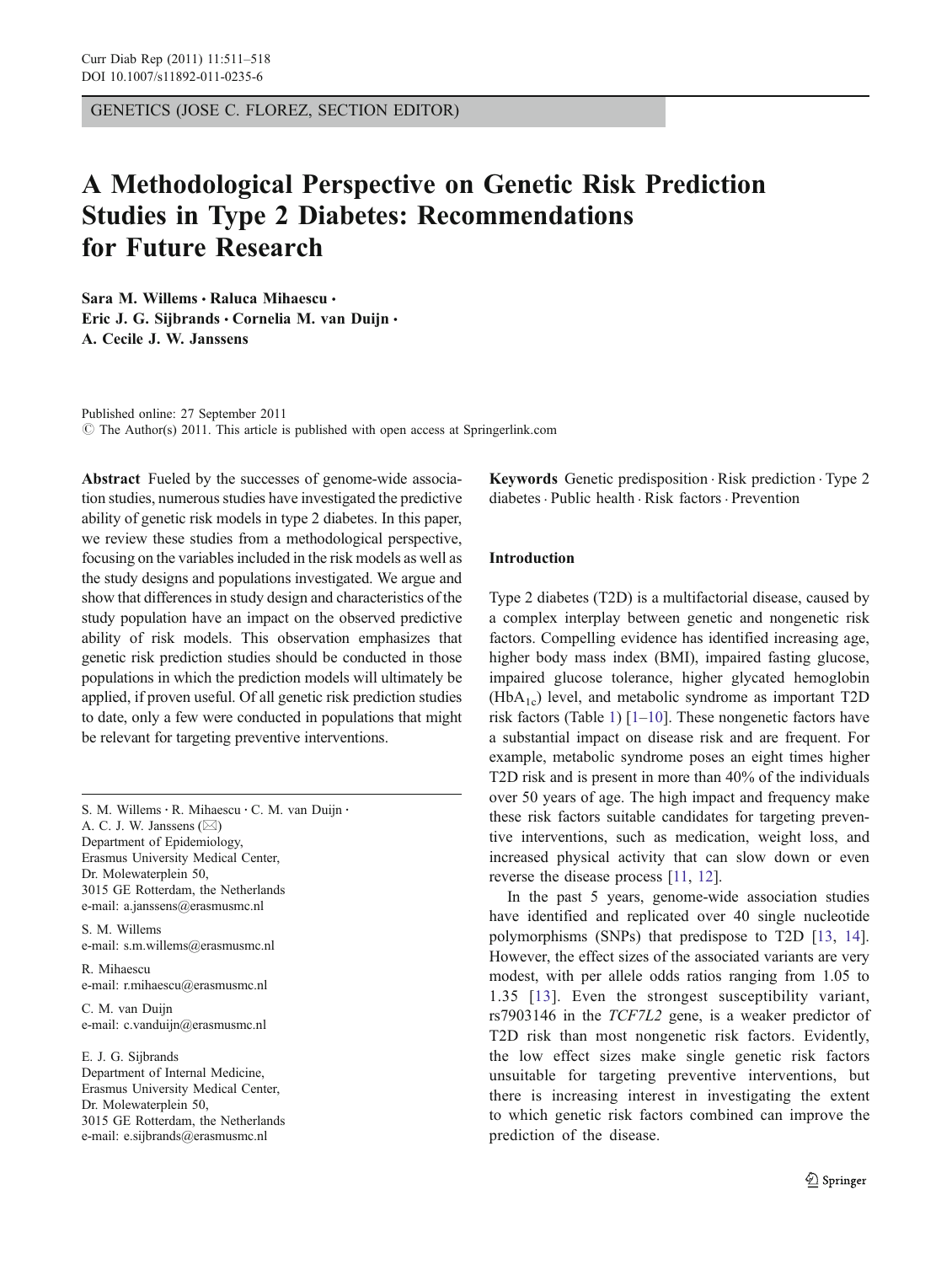Table 1 Risk factors for type 2 dia

<span id="page-1-0"></span>

| Table 1 Risk factors for type 2<br>diabetes<br><sup>a</sup> Values reported are prevalences<br>unless otherwise indicated<br><sup>b</sup> Unless referenced, values are<br>calculated from the values<br>depicted in the column<br>"Diabetes risk"<br><sup>c</sup> Annualized incidence of<br>diabetes<br><sup>d</sup> Annualized relative risk | Risk factor        | Population                                              | Frequency<br>$(\%)$ | Diabetes risk<br>$(\%)^a$ | $RR^b$           |  |
|-------------------------------------------------------------------------------------------------------------------------------------------------------------------------------------------------------------------------------------------------------------------------------------------------------------------------------------------------|--------------------|---------------------------------------------------------|---------------------|---------------------------|------------------|--|
|                                                                                                                                                                                                                                                                                                                                                 | Age $(y)$          |                                                         |                     |                           |                  |  |
|                                                                                                                                                                                                                                                                                                                                                 | $0$ to 44          | General US population                                   | 61.3 $[1]$          | $1.7$ [2]                 | $\mathbf{1}$     |  |
|                                                                                                                                                                                                                                                                                                                                                 | $45$ to $64$       |                                                         | 25.9                | 12.2                      | 7.2              |  |
|                                                                                                                                                                                                                                                                                                                                                 | 65 to 74           |                                                         | 6.8                 | 19.9                      | 11.7             |  |
|                                                                                                                                                                                                                                                                                                                                                 | $75+$              |                                                         | 6.1                 | 17.9                      | 10.5             |  |
|                                                                                                                                                                                                                                                                                                                                                 | <b>Sex</b>         |                                                         |                     |                           |                  |  |
|                                                                                                                                                                                                                                                                                                                                                 | Female             | General US population                                   | 50.7 [1]            | 5.9 [3]                   | $\mathbf{1}$     |  |
|                                                                                                                                                                                                                                                                                                                                                 | Male               |                                                         | 49.3                | 6.6                       | 1.1              |  |
|                                                                                                                                                                                                                                                                                                                                                 | BMI $(kg/m^2)$     |                                                         |                     |                           |                  |  |
|                                                                                                                                                                                                                                                                                                                                                 | <25                | US adults ages $\geq$ 20 years                          | 32.0 [4, 5]         | 8 [6]                     | $\mathbf{1}$     |  |
|                                                                                                                                                                                                                                                                                                                                                 | 25 to $<$ 30       |                                                         | 34.2                | 15                        | 1.9              |  |
|                                                                                                                                                                                                                                                                                                                                                 | 30 to $<$ 35       |                                                         | 19.5                | 23                        | 2.9              |  |
|                                                                                                                                                                                                                                                                                                                                                 | 35 to $< 40$       |                                                         | 8.6                 | 33                        | 4.1              |  |
|                                                                                                                                                                                                                                                                                                                                                 | $\geq 40$          |                                                         | 5.7                 | 43                        | 5.4              |  |
|                                                                                                                                                                                                                                                                                                                                                 | IFG/IGT            |                                                         |                     |                           |                  |  |
|                                                                                                                                                                                                                                                                                                                                                 | Normoglycemic      | Nondiabetic US adults ages≥18 years                     | 65.4 [7]            | NA [8]                    | $1^d$ [8]        |  |
|                                                                                                                                                                                                                                                                                                                                                 | IGT only           | (frequency)                                             | 5.4                 | $4.4 - 6.4$ <sup>c</sup>  | $5.5^{\rm d}$    |  |
|                                                                                                                                                                                                                                                                                                                                                 | IFG only           | Global cohorts (diabetes risk and RR)                   | 19.4                | $6.1 - 9.2$ <sup>c</sup>  | 7.5 <sup>d</sup> |  |
|                                                                                                                                                                                                                                                                                                                                                 | $IFG+IGT$          |                                                         | 9.8                 | $10 - 15^{\circ}$         | $12.1^d$         |  |
| <sup>e</sup> Cumulative 15-year incidence<br>of diagnosed diabetes                                                                                                                                                                                                                                                                              | $HbA_{1c}$ (%)     |                                                         |                     |                           |                  |  |
| <sup>f</sup> Multivariable adjusted hazard<br>ratio of 15-year risk for each<br>absolute increase in 1<br>percentage point of glycated<br>hemoglobin<br><i>BMI</i> body mass index; $HbA_{1c}$<br>glycated hemoglobin; IFG<br>impaired fasting glucose; IGT                                                                                     | < 5.0              | Nondiabetic middle-aged adults from 4<br>US communities | 8.6 [9]             | $6^e$ [9]                 | $0.5^{\rm f}[9]$ |  |
|                                                                                                                                                                                                                                                                                                                                                 | 5.0 to $<$ 5.5     |                                                         | 44.6                | $12^e$                    | 1 <sup>f</sup>   |  |
|                                                                                                                                                                                                                                                                                                                                                 | 5.5 to $<6.0$      |                                                         | 33.2                | $21^e$                    | 1.9 <sup>f</sup> |  |
|                                                                                                                                                                                                                                                                                                                                                 | 6.0 to $< 6.5$     |                                                         | 9.3                 | $44^e$                    | $4.5^{\rm f}$    |  |
|                                                                                                                                                                                                                                                                                                                                                 | $\ge 6.5$          |                                                         | 4.3                 | 79 <sup>e</sup>           | $16.5^{\rm f}$   |  |
|                                                                                                                                                                                                                                                                                                                                                 | Metabolic syndrome |                                                         |                     |                           |                  |  |
|                                                                                                                                                                                                                                                                                                                                                 | N <sub>o</sub>     | US adults ages $\geq 50$ years                          | 56.5 [10]           | 4.1 $[10]$                | $\mathbf{1}$     |  |
| impaired glucose tolerance; NA<br>not available; RR relative risk                                                                                                                                                                                                                                                                               | Yes                |                                                         | 43.5                | 34.0                      | 8.3              |  |

An improvement in the early identification of high-risk groups is warranted because T2D imposes a great burden on human health and health care systems [\[15](#page-7-0), [16](#page-7-0)]. An estimated 285 million people worldwide have diabetes [[15\]](#page-7-0) and this number is expected to increase by more than 50% in the next 20 years if no preventive strategies are implemented [[15\]](#page-7-0). To identify high-risk individuals, many risk prediction models have been proposed.

Guidelines for T2D prevention advocate the use of clinical risk scores as primary screening tools, followed by blood glucose measurements to detect individuals with impaired fasting glucose, impaired glucose tolerance, or metabolic syndrome [\[17](#page-7-0)]. Examples of commonly used risk scores include the FINDRISC (Finnish Diabetes Risk Score) and the Diabetes Risk Calculator [[18](#page-7-0), [19\]](#page-7-0). The FINDRISC score is based on age, BMI, waist circumference, use of antihypertensive medication, history of elevated blood glucose, daily physical activity and daily intake of fruits or vegetables, and the Diabetes Risk Calculator on age, waist circumference, gestational diabetes, height, race/ethnicity, hypertension, family history of diabetes, and exercise.

The predictive ability of these clinical risk scores is modest, but satisfactory. The area under the receiver operating characteristic curve (AUC) is a commonly used measure to indicate the predictive ability; the AUC indicates the discriminative accuracy of a prediction model. To generate the curve, on the x-axis 1-specificity is plotted, and on the y-axis sensitivity is plotted. The AUC value represents the probability that the predicted risk of a random "patient" is higher than that of a random "nonpatient." When predicted risks of individuals who will develop the disease are always higher than the risks of those who will not develop the disease, the AUC is 1.0. When their risks are higher for 50% of the random pairs, the AUC is 0.50, equaling the predictive performance of tossing a coin [[20\]](#page-7-0).

The AUC was 0.65 in men and 0.66 in women for the FINDRISC score predicting impaired fasting glucose,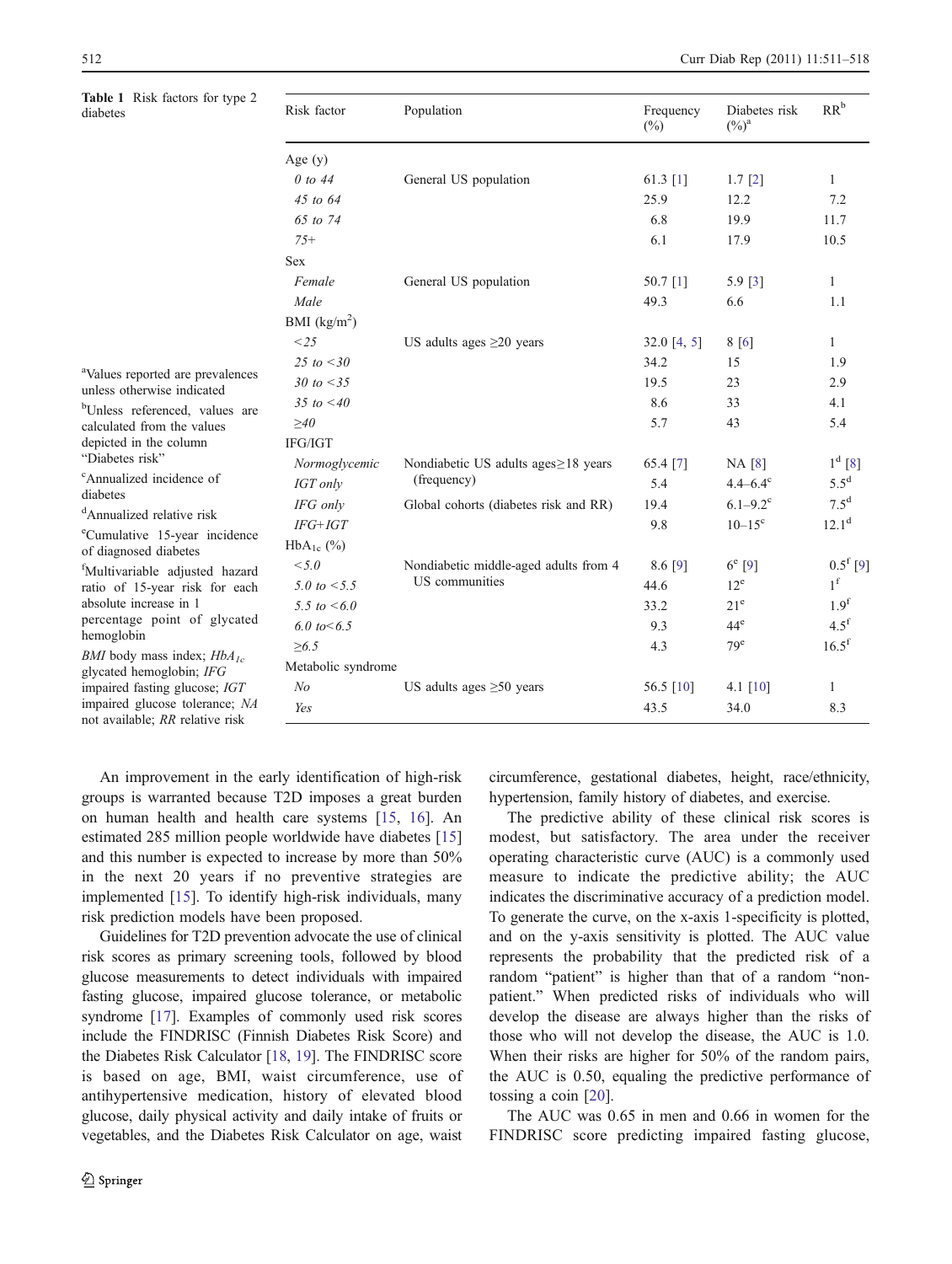impaired glucose tolerance, or undiagnosed diabetes, and 0.72 and 0.75 for detecting metabolic syndrome [\[18](#page-7-0)]. The AUC of the Diabetes Risk Calculator was 0.70 for detecting impaired fasting glucose, impaired glucose tolerance, or undiagnosed diabetes [[19\]](#page-7-0). These modest AUC values indicate that many people who will develop T2D are not identified as being at increased risk by these risk scores, and that many that will not develop the disease are labeled as increased risk. Although offering lifestyle modification programs to individuals who will not develop T2D may do no harm and may even provide other benefits by reducing the risk of other diseases, not recognizing the many who will develop diabetes would clearly be missed opportunities to reduce the serious burden of disease [\[12](#page-6-0)]. Some clinical risk models that include invasive measurements showed higher AUC values for detecting individuals who will develop T2D. An example is the Framingham Risk Score including age, sex, obesity, hypertension, parental history of diabetes, low levels of high-density lipoprotein cholesterol, elevated triglyceride levels, and impaired fasting glucose [\[21](#page-7-0)]. The AUC of this risk model was 0.85 for predicting T2D in middle-aged adults [[21\]](#page-7-0). However, inclusion of invasive measurements that can change over time in clinical risk models might be inconvenient at the population level and these models still leave room for improvement.

Recent studies have investigated the predictive ability of risk models that include genetic variants only or genetic variants added to clinical risk factors. A study that investigated a genetic risk score based on 34 diabetesassociated variants showed a significant association of the risk score with risk of developing diabetes [[22](#page-7-0)•]. This risk was attenuated by lifestyle interventions, also in individuals in the highest genetic risk quartile, suggesting that detecting individuals at high risk of developing T2D based on genetic variants and offering them lifestyle modification programs is useful. In this paper, we review genetic risk prediction studies from a methodologic perspective by focusing on factors in the choice of study design and population that may have impacted the observed predictive ability.

#### Genetic Risk Prediction Studies

The number of studies that investigate the predictive ability of genetic variants in T2D has increased rapidly (Table [2](#page-3-0); [\[23](#page-7-0), [24](#page-7-0)•, [25](#page-7-0)–[38,](#page-7-0) [39](#page-7-0)•, [40](#page-7-0)–[42](#page-7-0), [43](#page-7-0)•]). These studies assessed risk models that were based on genetic variants only or on a combination of both genetic and nongenetic variants. The table shows that the number of SNPs included in the genetic models has increased from 3 in 2005 to 40 in 2011. The models show considerable overlap in the genetic variants that were considered, but there also are many differences. Since its discovery, all but one of the studies had included TCF7L2 and the majority additionally investigated PPARG, CDKN2A/B, KCNJ11, IGF2BP2, SLC30A8, and HHEX-IDE-KIF11. Yet, most other SNPs were included in one or two models only [\[43](#page-7-0)•]. The same was observed for the clinical models. Most clinical models included at least age, sex, and BMI, but they differed in the other factors that were added, such as blood pressure, family history of T2D, and fasting plasma glucose level.

Table [2](#page-3-0) shows that, almost without exception, the genetic risk models had lower AUC values than the clinical models. The AUC values for the genetic models ranged from 0.55 to 0.68 and for the clinical models from 0.61 to 0.92. Table [2](#page-3-0) also shows that the addition of genetic factors either did not or only marginally improved the AUC beyond that of the clinical risk models.

#### Predictive Ability of Clinical Risk Models

The differences in the predictive ability of clinical risk models are explained by how many and which risk factors are included in the model and by differences in study design and study population. This is nicely illustrated by three studies that had investigated largely the same 18 genetic variants. The AUCs of the genetic risks models in these studies were similar (0.58–0.60), but the AUCs of the clinical models were 0.66, 0.78, and 0.90 [\[33](#page-7-0)–[35](#page-7-0)]. The clinical models with AUC values of 0.66 and 0.78 included age, sex, and BMI, but the model with an AUC value of 0.90 also included T2D family history, fasting plasma glucose, systolic blood pressure, high-density lipoprotein cholesterol, and triglycerides. The excellent predictive ability was likely due to the inclusion of fasting plasma glucose, as individuals with impaired fasting glucose have a very high risk of developing T2D (Table [1\)](#page-1-0). Table [2](#page-3-0) shows that AUC values tend to be higher when more risk factors are included in the model, particularly when fasting plasma glucose was included.

Yet, also the two studies that both investigated age, sex, and BMI in the clinical model had markedly different AUC values (0.66 and 0.78). The difference in these AUC values was likely explained by differences in the study design and population. The AUC of 0.66 was obtained in a prospective cohort study, the Rotterdam Study, and the AUC of 0.78 in a case–control study, consisting of case and control subjects from the GoDARTS (Genetics of Diabetes Audit and Research Tayside Study). Participants in the Rotterdam Study were older and less often men (Table [2\)](#page-3-0), but the two populations predominantly differed in BMI. The mean BMI of the cases in the GoDARTS study was higher than the mean BMI of cases in the Rotterdam Study (31.5 vs  $28.0 \text{ kg/m}^2$ ). Also, the difference in mean BMI between cases and controls was much larger in the GoDARTS study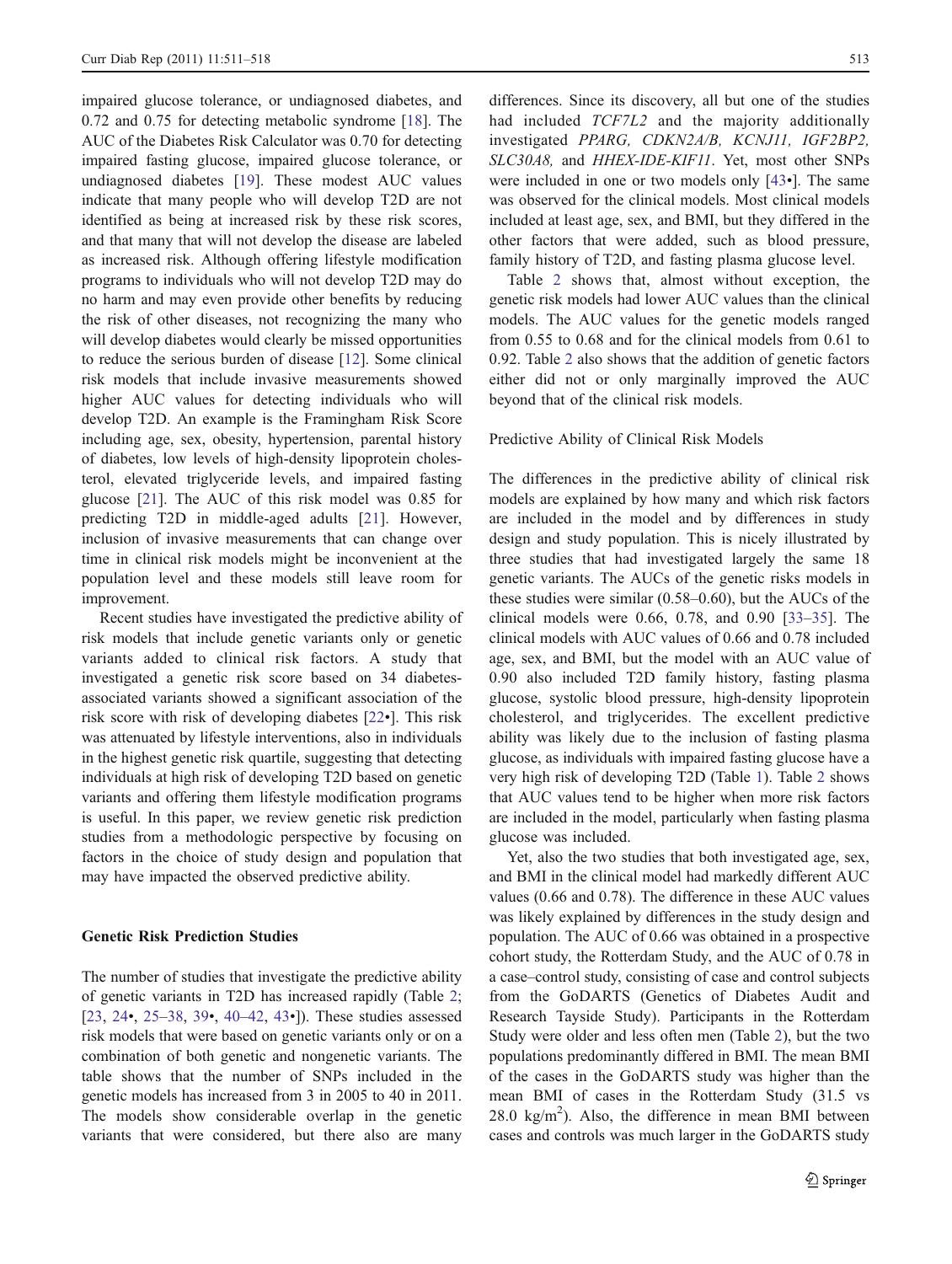#### <span id="page-3-0"></span>Table 2 Genetic risk prediction studies in T2D

| Study                            | No of<br>polymorphisms | Clinical risk factors                                                                                                                                                              | <b>AUC</b><br>genetic | <b>AUC</b><br>clinical | <b>AUC</b><br>combined | Design                      | Age (mean,<br>$\text{years}$ ) <sup>a</sup> | Sex<br>$(\%$ men) <sup>a</sup> | BMI (mean<br>kg/m <sup>2</sup> ) <sup>a</sup> |
|----------------------------------|------------------------|------------------------------------------------------------------------------------------------------------------------------------------------------------------------------------|-----------------------|------------------------|------------------------|-----------------------------|---------------------------------------------|--------------------------------|-----------------------------------------------|
| European                         |                        |                                                                                                                                                                                    |                       |                        |                        |                             |                                             |                                |                                               |
| Balkau et al. [23]               |                        |                                                                                                                                                                                    |                       |                        |                        |                             |                                             |                                |                                               |
| Men                              | 2                      | FPG, smoking status, WC, GGT                                                                                                                                                       | <b>NA</b>             | 0.85                   | 0.85                   | Prospective cohort          | 50/47                                       | 100/100                        | 27.5/25.1                                     |
| Women                            | $\overline{c}$         | FPG, BMI, FH, TG                                                                                                                                                                   | NA                    | 0.92                   | 0.91                   | Prospective cohort          | 52/47                                       | 0/0                            | 29.2/23.7                                     |
| Lyssenko et al. $[24, 25]$       | $\mathfrak{Z}$         | BMI, FPG                                                                                                                                                                           | NA                    | 0.68                   | 0.68                   | Prospective cohort          | $45.1^{\rm b}$                              | 51/46                          | $25.3^{b}$                                    |
| Weedon et al. [26]               | 3                      | NA                                                                                                                                                                                 | 0.58                  | NA                     | NA                     | Case-control                | 48.7/31.8                                   | 58/50                          | 31.4/27.2                                     |
| Vaxillaire et al. [27]           | 3                      | Age, sex, BMI                                                                                                                                                                      | 0.56                  | 0.82                   | 0.83                   | Prospective cohort          | $47.7^{b}$                                  | 50                             | $24.3^{b}$                                    |
| Cornelis et al. [28]             | 10                     | Age, sex, BMI, FH, smoking,<br>alcohol intake, PA                                                                                                                                  | NA                    | 0.78                   | 0.79                   | Nested case-control         | 49.0/48.1                                   | 43/38                          | 27.7/24.4                                     |
| Lyssenko et al. [29]             |                        |                                                                                                                                                                                    |                       |                        |                        |                             |                                             |                                |                                               |
| Malmo                            | 11                     | Age, sex, BMI, FH, BP, TG, FPG                                                                                                                                                     | 0.63                  | 0.74                   | 0.75                   | Prospective cohort          | 45.5                                        | 64.9                           | 24.3                                          |
| Botnia                           | 11                     | Age, sex, BMI, FH, BP, TG, FPG,<br>HDL, WC                                                                                                                                         | 0.68                  | 0.79                   | 0.80                   | Prospective cohort          | 44.9                                        | 45.5                           | 25.6                                          |
| Cauchi et al. [30]               | 15                     | Age, sex, BMI                                                                                                                                                                      | NA                    | NA                     | 0.86                   | Case-control                | 62.9/54.7                                   | 62/42                          | 29.0/24.7                                     |
| Lin et al. $[31]$                | 15                     | Age, sex, FH, PA, WHR,<br>triacylglycerol/HDL ratio                                                                                                                                | 0.59                  | 0.86                   | 0.87                   | Cross-sectional             | 60.7/52.8                                   | 67/46                          | 30.4/25.5                                     |
| Fontaine-Bisson et al.<br>$[32]$ | 17                     | Age, sex                                                                                                                                                                           | NA                    | NA                     | 0.59                   | Cross-sectional             | 53.6/53.1                                   | 58.4/50.2                      | 29.5/25.8                                     |
| van Hoek et al. [33]             | 18                     | Age, sex, BMI                                                                                                                                                                      | 0.60                  | 0.66                   | 0.68                   | Prospective cohort          | 68.2/69.0                                   | 44/40                          | 28.0/26.0                                     |
| Lango et al. [34]                | 18                     | Age, sex, BMI                                                                                                                                                                      | 0.60                  | 0.78                   | 0.80                   | Case-control                | 55.7/NA                                     | 56/51                          | 31.5/26.9                                     |
| Meigs et al. [35]                | 18                     | Age, sex, BMI, FH, FPG, SBP,<br>HDL, TG                                                                                                                                            | $0.58^\circ$          | 0.90                   | 0.90                   | Prospective cohort          | 42.1                                        | 47                             | 25.6                                          |
| Sparso et al. [36]               | 19                     | Age, sex, BMI                                                                                                                                                                      | 0.60                  | 0.92                   | 0.93                   | Case-control                | 60/47                                       | 59.3/46.3                      | 30.6/25.6                                     |
| Wang et al. [37]                 |                        |                                                                                                                                                                                    |                       |                        |                        |                             |                                             |                                |                                               |
| <b>FINDRISC</b>                  | 19                     | Age, BMI, WC, PA, FH, diet,<br>antihypertensive medication,<br>previously known high glucose                                                                                       | 0.55                  | 0.73                   | 0.73                   | Cross-sectional             | $45 - 74$ <sup>d</sup>                      | 100/100                        | <b>NA</b>                                     |
| <b>FINDRISC+</b>                 | 19                     | FINDRISC, TG, HDL, adiponectin,<br>ALT                                                                                                                                             | 0.55                  | 0.77                   | 0.77                   | Cross-sectional             | $45 - 74$ <sup>d</sup>                      | 100/100                        | <b>NA</b>                                     |
| Schulze et al. [38]              | 20                     | Age, WC, height, history of HT, PA, NA<br>smoking, consumption of red<br>meat, whole-grain bread, coffee<br>and alcohol, glucose, HbA <sub>1c</sub> , TG,<br>HDL, GGT, ALT, hs-CRP |                       | 0.90                   | 0.90                   | Prospective case-<br>cohort | 54.6/49.4                                   | 58.7/36.9 30.4/25.9            |                                               |
| Talmud et al. [39•]              |                        |                                                                                                                                                                                    |                       |                        |                        |                             |                                             |                                |                                               |
| Cambridge score                  | 20                     | Age, sex, BMI, drug treatment, FH, 0.55<br>smoking status                                                                                                                          |                       | 0.72                   | 0.73                   | Prospective cohort          | 51.0/49.0                                   | 72.9/72.8 27.5/24.7            |                                               |
| Framing-ham offspring<br>score   | 20                     | Age, sex, BMI, parental history of<br>T2D, HDL, TG, FPG                                                                                                                            | 0.55                  | 0.78                   | 0.78                   | Prospective cohort          | 51.0/49.0                                   | 72.9/72.8 27.5/24.7            |                                               |
| de Miguel-Yanes<br>et al. $[40]$ | 40                     | Age, sex, FH, BMI, FPG, SBP,<br>HDL, TG                                                                                                                                            | 0.61 <sup>c</sup>     | 0.90                   | 0.91                   | Prospective cohort          | 46                                          | 47                             | 26.0                                          |
| Asian                            |                        |                                                                                                                                                                                    |                       |                        |                        |                             |                                             |                                |                                               |
| Miyake et al. [41]               | 11                     | Age, sex, BMI                                                                                                                                                                      | 0.63                  | 0.68                   | 0.72                   | Case-control                | 61.3/67.5                                   | 58/46                          | 23.6/23.3                                     |
| Hu et al. [42]                   | 11                     | Age, sex, BMI                                                                                                                                                                      | 0.62                  | 0.61                   | 0.67                   | Case-control                | 61.2/57.4                                   | 52/41                          | 24.0/23.6                                     |

<sup>a</sup> Values provided are for participants with and without T2D, respectively, when two values are reported and for the total population when one value is reported. For prospective cohort studies, descriptive data from baseline examinations are given. Values are means unless otherwise indicated

**b** Median

<sup>c</sup> Adjusted for sex

 $d$ Range

ALT alanine aminotransferase; AUC area under the receiver operating characteristic curve; BMI body mass index; BP blood pressure; FH family history of type 2 diabetes; FINDRISC finnish diabetes risk score; FPG fasting plasma glucose; GGT γ-glutamyltransferase; HbA<sub>1c</sub> glycated hemoglobin; HDL high-density lipoprotein cholesterol; hs-CRP high-sensitivity C-reactive protein; HT hypertension; NA not available; PA physical activity; SBP systolic blood pressure; TG triglycerides; T2D type 2 diabetes; WC waist circumference; WHR waist-hip ratio

(Adapted from Mihaescu et al. [[43](#page-7-0)•])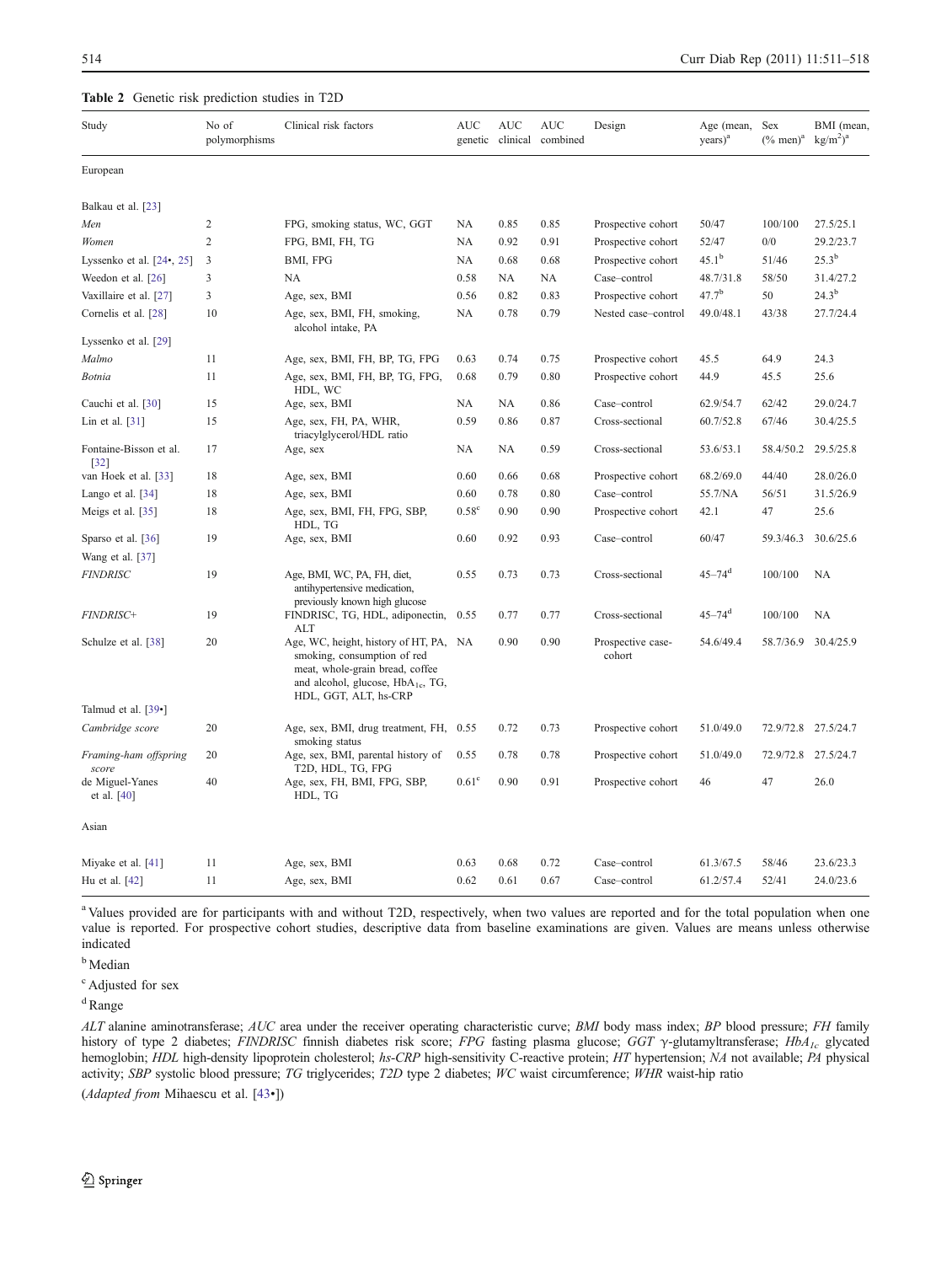compared with the Rotterdam Study  $(4.6 \text{ vs } 2.0 \text{ kg/m}^2)$ . In general and by definition, the predictive ability of risk models is higher when there are larger differences between cases and controls on the risk factors included in the risk model. Along the same lines, study design and population characteristics may have influenced the observed AUC values of the other clinical models, and also of AUC values of the genetic risk models.

#### Predictive Ability of Genetic Risk Models

The AUC values of the genetic risk models ranged from 0.55 to 0.68, a range that was much smaller than that of the clinical models. Similar as for the clinical risk models and given that all SNPs approximately have the same low effect size, one would expect better predictive ability for models that included a higher number of SNPs, but Figure 1 shows that this was not observed for the studies listed in Table [2](#page-3-0). The differences in the AUC values of the genetic risk scores cannot be explained by the number of polymorphisms included in the risk models. In fact, the highest genetic AUC (0.68) was found for a model that included 11 SNPs, and the lowest for a model that included these exact 11 SNPs plus an additional 8 others. The explanation for the absence of this relationship is likely in the low effect sizes of the genetic variants. A higher number of SNPs only yields a slightly higher AUC, a combined effect that could easily be outweighed by the influence of other factors, such as study design and study population.

Genetic risk prediction models have been investigated in prospective cohort studies, in case–control studies and in crosssectional studies, and in study populations that differed in age, sex, and BMI (Table [2\)](#page-3-0). These methodologic aspects may have impacted the observed AUC values in a similar way as they impact the AUC values of the clinical models. First, clinical and demographic characteristics of the study population may



Fig. 1 The area under the receiver operating characteristic curve (AUC) versus the number of single nucleotide polymorphisms included in the genetic risk models

have influenced the observed predictive ability of the genetic risk models. There are two ways in which these characteristics may impact the predictive ability: the clinical and demographic characteristics of the study population itself and the differences in these characteristics between patients and nonpatients.

Table [2](#page-3-0) describes mean age and BMI and the percentage of men in published genetic risk prediction studies for T2D. Mean age varied from 42.1 to 68.9 years, mean BMI from 23.4 to 29.1  $\text{kg/m}^2$ , and the percentage of men from 0% to 100%. It is often hypothesized that genetic risk factors may be more predictive in populations in which nongenetic T2D risk factors are not yet present (eg, in younger or normal weight cohorts), but AUC values of the genetic models were not markedly higher when populations were younger, had lower BMI, or had a lower percentage of men. However, because of the heterogeneity between the studies and their relatively small number, conclusions must be drawn with caution. Moreover, one study that had investigated the predictive performance in two age categories ( $\leq 50$  years vs  $\geq 50$  years) did find higher AUC values for the genetic risk score in younger people (AUC 0.66 vs 0.59) [\[40](#page-7-0)]. The observation that a stratified analysis within a single study did show differences in predictive ability suggests that the absence of a clear relation of age, BMI, and sex with AUC values across studies is likely explained by the presence of other differences between the studies.

The other way in which clinical and demographic characteristics of the study population impact the predictive ability of risk models is through differences in these characteristics between patients and nonpatients. This specifically holds for characteristics that are included as risk factors in the prediction models, and for characteristics that are associated with these risk factors. Evidently and by definition, the presence of risk factors will differ between patients and nonpatients, but the difference can also be enlarged as a result of selection procedures. For example, patients who are recruited through hospitals may have more unfavorable risk profiles than patients randomly selected from the total patient population. Consequently, differences in risk factors between hospital-based cases and population-based controls will be larger and the impact of these risk factors on the predictive ability higher. For the studies listed in Table [2,](#page-3-0) differences in mean age ranged from −6.2 to 16.9 years, in mean BMI from  $0.3$  to  $5.5 \text{ kg/m}^2$ , and differences in the percentage of men from −0.1% to 21.8%. Figure [2](#page-5-0) shows that larger differences in mean age and BMI between patients and nonpatients were associated with higher AUC values for the clinical risk models, and, although less apparent, lower AUC values for the genetic models. No relation was observed between clinical AUC values and the percentage of men included in the studies, but this may be because male sex only marginally increases T2D risk compared with age and BMI (Table [1\)](#page-1-0).

A second methodological aspect that may impact the predictive ability of risk models is study design. Genetic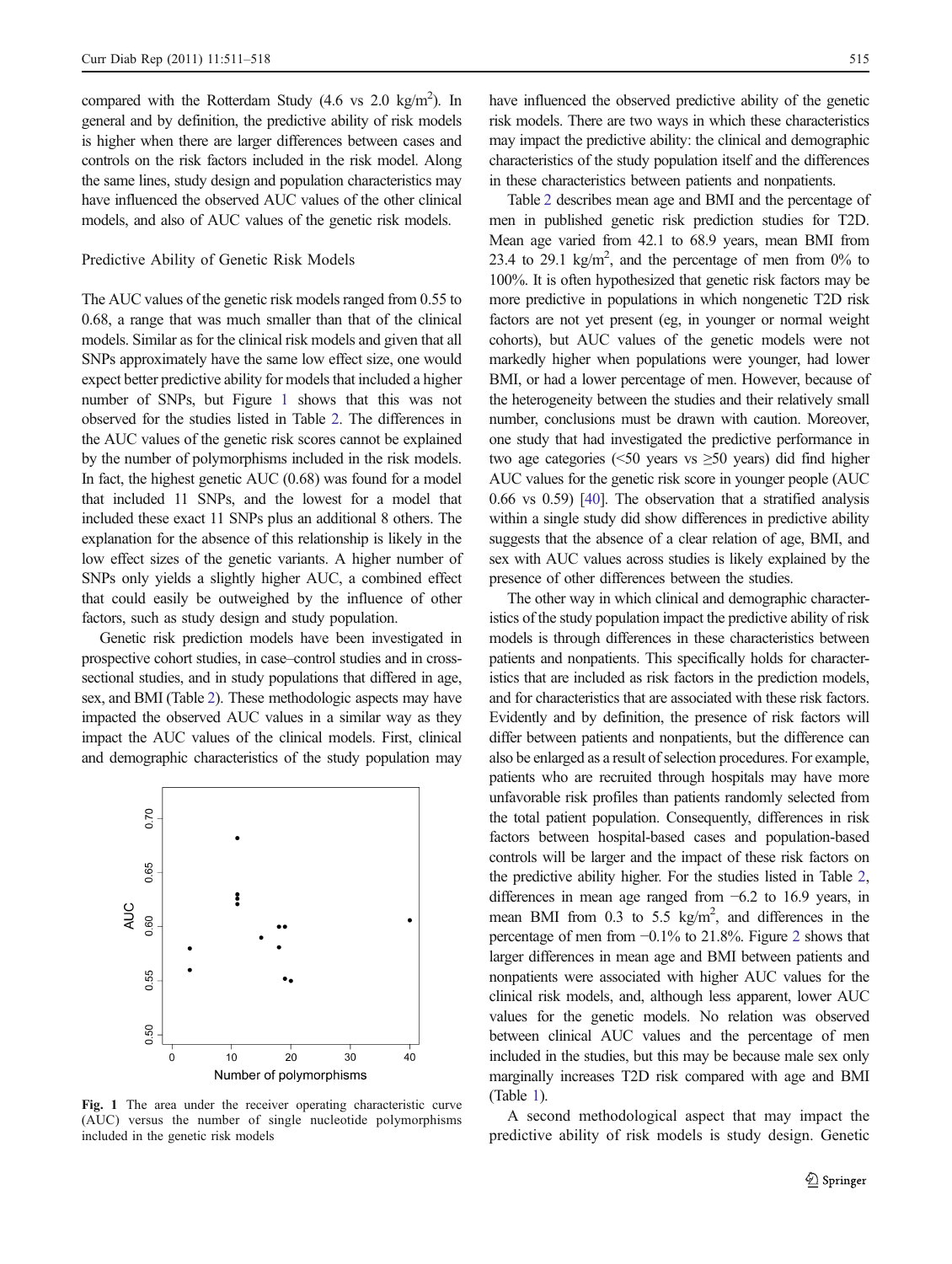<span id="page-5-0"></span>

Fig. 2 The area under the receiver operating characteristic curve (AUC) of the genetic and clinical models in relation to differences in mean age, percentage of men, and mean body mass index (BMI) between patients and controls

risk prediction studies are preferably conducted in prospective follow-up studies, but cross-sectional and case–control studies have been used as well (Table [2\)](#page-3-0). The impact of study design on AUC values of T2D risk prediction models is in part related to the impact of population characteristics. Selection procedures for cases and controls may affect differences in clinical and demographic characteristics between patients and nonpatients. Case–control studies may demonstrate AUC values that deviate from those observed in prospective cohort and cross-sectional studies when cases and controls are recruited from different sources.

Another way in which study design may impact the predictive ability of risk models is length of follow-up in prospective cohort studies. Longer follow-up increases the likelihood that clinical T2D risk factors change over time, and that as a result their baseline values will be less predictive for the development of disease, resulting in prediction models with lower AUC. The length of followup of the studies listed in Table [2](#page-3-0) varied from 6 to 25 years. Again, the number of prospective cohort studies was too small to investigate the impact of follow-up duration, but one study investigated the predictive ability in quintiles of follow-up time. This study demonstrated that the AUC of the clinical risk model decreased with increasing duration of follow-up, whereas the AUC of the genetic risk model increased [\[29](#page-7-0)]. From the first to the fifth quintile, the clinical AUC value decreased from 0.75 to 0.67 and the genetic AUC value increased from 0.57 to 0.62 [[29\]](#page-7-0).

## **Conclusions**

In this review, we showed that study design and population characteristics may have affected the observed predictive performance of risk models. AUC values of the clinical risk models were higher and, although weaker, AUC values of the genetic risk models were lower when there were larger differences in age and BMI between cases and controls. This observation has important implications for the design and health care relevance of genetic risk prediction studies.

The predictive ability of risk models is preferably investigated in prospective cohort studies, but in practice often only case–control or cross-sectional designs are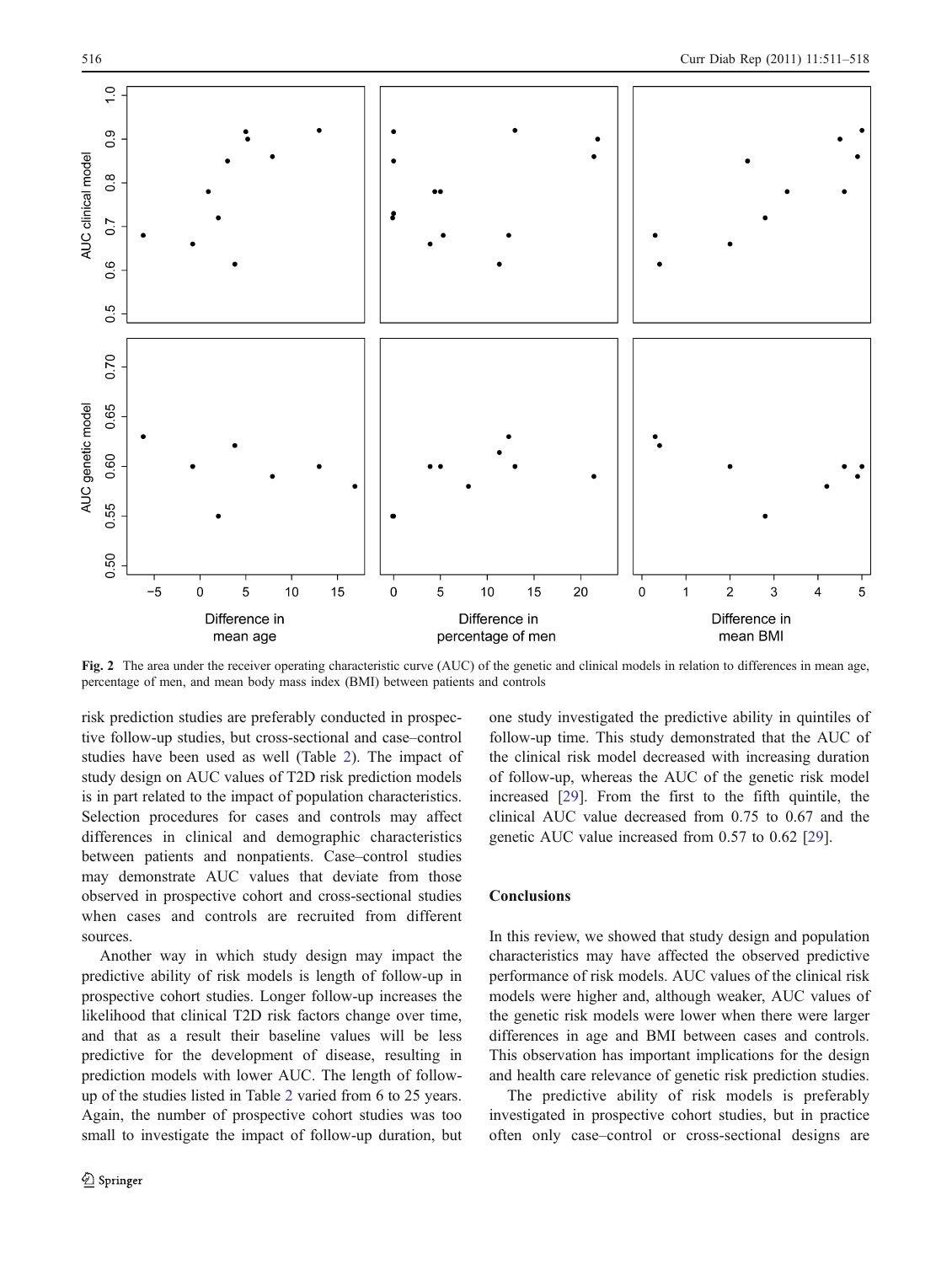<span id="page-6-0"></span>available. Because clinical risk factors, particularly the difference in risk factors between cases and controls, impact AUC values, it is expected that AUC values for genetic risk models obtained in case–control or cross-sectional studies may be valid when the distribution of these risk factors does not differ from prospective studies. For case–control studies, this means that the selection of cases and controls is not affected by these risk factors. In case of selection, transparency about the methods is important to enable a correct interpretation of the scientific and health care relevance of the results. For this reason, the GRIPS (Genetic Risk Prediction Studies) statement, a recently published guideline for the reporting of genetic risk prediction studies, recommends to describe eligibility criteria for participants, and sources and methods of selection of participants [\[44](#page-7-0)•].

The observed impact of population characteristics implies that it is important to assess the predictive ability of risk scores in representative samples of the population in which the model is ultimately applied to get valid estimates of their performance in that population. The question then is: which populations do we want to target for the prevention of T2D? Evidently, these may include individuals with metabolic syndrome or overweight, but for genetic prediction this may particularly concern young individuals who have not developed clinical risk factors. To date none of the T2D risk prediction studies have been conducted in younger populations; all studies were conducted in populations who on average were older than 40 years of age, two even in populations over 60 years of age [[33,](#page-7-0) [41](#page-7-0)]. The study that best approximates the desired study population has been conducted in a population with a mean age of 42 years, a mean BMI of  $25.6 \text{ kg/m}^2$ , and an almost equal number of men and women [[35](#page-7-0)]. Given the observed differences in AUC values, we must conclude that we do not know whether genetic variants are useful in predicting T2D risk in younger populations. None of the studies so far has started from a health care perspective when investigating the predictive ability of T2D risk models.

There is increasing interest in investigating the value of genetic risk factors in the prediction of T2D risk. In this review, we demonstrated that the choice of study design and predominantly the choice of study population impact the observed predictive ability of risk models. For this reason it is important that the planning of future genetic risk prediction studies in T2D starts from a health care perspective by asking in which population we want to predict T2D risk. It is the answer to this question that determines the population in which the predictive ability should be assessed and that determines whether the results of the study ultimately can be informative and change health care practice.

Disclosure No potential conflicts of interest relevant to this article were reported.

Open Access This article is distributed under the terms of the Creative Commons Attribution Noncommercial License which permits any noncommercial use, distribution, and reproduction in any medium, provided the original author(s) and source are credited.

## References

Papers of particular interest, published recently, have been highlighted as:

• Of importance

- 1. U.S. Census Bureau: General demographic characteristics, 2009 population estimates, United States. Available at [http://factfinder.](http://factfinder.census.gov/servlet/QTTable?-ds_name=PEP_2009_EST&-qr_name=PEP_2009_EST_DP1&-geo_id=01000US) [census.gov/servlet/QTTable?-ds\\_name=PEP\\_2009\\_EST&-qr\\_](http://factfinder.census.gov/servlet/QTTable?-ds_name=PEP_2009_EST&-qr_name=PEP_2009_EST_DP1&-geo_id=01000US) [name=PEP\\_2009\\_EST\\_DP1&-geo\\_id=01000US.](http://factfinder.census.gov/servlet/QTTable?-ds_name=PEP_2009_EST&-qr_name=PEP_2009_EST_DP1&-geo_id=01000US) Accessed June 2011.
- 2. Centers for Disease Control and Prevention: Percentage of civilian, noninstitutionalized population with diagnosed diabetes, by age, United States, 1980–2009. Available at [http://www.cdc.gov/](http://www.cdc.gov/diabetes/statistics/prev/national/figbyage.htm) [diabetes/statistics/prev/national/figbyage.htm](http://www.cdc.gov/diabetes/statistics/prev/national/figbyage.htm). Accessed June 2011.
- 3. Centers for Disease Control and Prevention: Age-adjusted percentage of civilian noninstitutionalized population with diagnosed diabetes, by sex, United States, 1980–2009. Available at <http://www.cdc.gov/diabetes/statstics/prev/national/figbysex.htm>. Accessed June 2011.
- 4. Centers for Disease Control and Prevention: Prevalence of overweight, obesity, and extreme obesity among adults: United States, trends 1976–1980 through 2007–2008. Available at [http://www.cdc.](http://www.cdc.gov/nchs/data/hestat/obesity_adult_07_08/obesity_adult_07_08.pdf) [gov/nchs/data/hestat/obesity\\_adult\\_07\\_08/obesity\\_adult\\_07\\_08.pdf](http://www.cdc.gov/nchs/data/hestat/obesity_adult_07_08/obesity_adult_07_08.pdf). Accessed June 2011.
- 5. Flegal KM, Carroll MD, Ogden CL, et al. Prevalence and trends in obesity among US adults, 1999–2008. JAMA. 2010;303:235–41.
- 6. Nguyen NT, Nguyen XT, Lane J, et al. Relationship between obesity and diabetes in a US adult population: findings from the National Health and Nutrition Examinaton Survey, 1999–2006. Obes Surg. 2011;21:351–5.
- 7. Karve A, Hayward RA. Prevalence, diagnosis, and treatment of impaired fasting glucose and impaired glucose tolerance in nondiabetic U.S. adults. Diabetes Care. 2010;33:2355–9.
- 8. Gerstein HC, Santaguida P, Raina P, et al. Annual incidence and relative risk of diabetes in people with various categories of dysglycemia: a systematic overview and meta-analysis of prospective studies. Diabetes Res Clin Pract. 2007;78:305–12.
- 9. Selvin E, Steffes MW, Zhu H, et al. Glycated hemoglobin, diabetes, and cardiovascular risk in nondiabetic adults. N Engl J Med. 2010;362:800–11.
- 10. Alexander CM, Landsman PB, Teutsch SM, et al. NCEP-defined metabolic syndrome, diabetes, and prevalence of coronary heart disease among NHANES III participants age 50 years and older. Diabetes. 2003;52:1210–4.
- 11. Gillies CL, Abrams KR, Lambert PC, et al. Pharmacological and lifestyle interventions to prevent or delay type 2 diabetes in people with impaired glucose tolerance: systematic review and metaanalysis. BMJ. 2007;334:299.
- 12. Colagiuri S. Epidemiology of prediabetes. Med Clin North Am. 2011;95:299–307.
- 13. McCarthy MI. From hype to hope? A journey through the genetics of type 2 diabetes. Diabet Med. 2011;28:132–40.